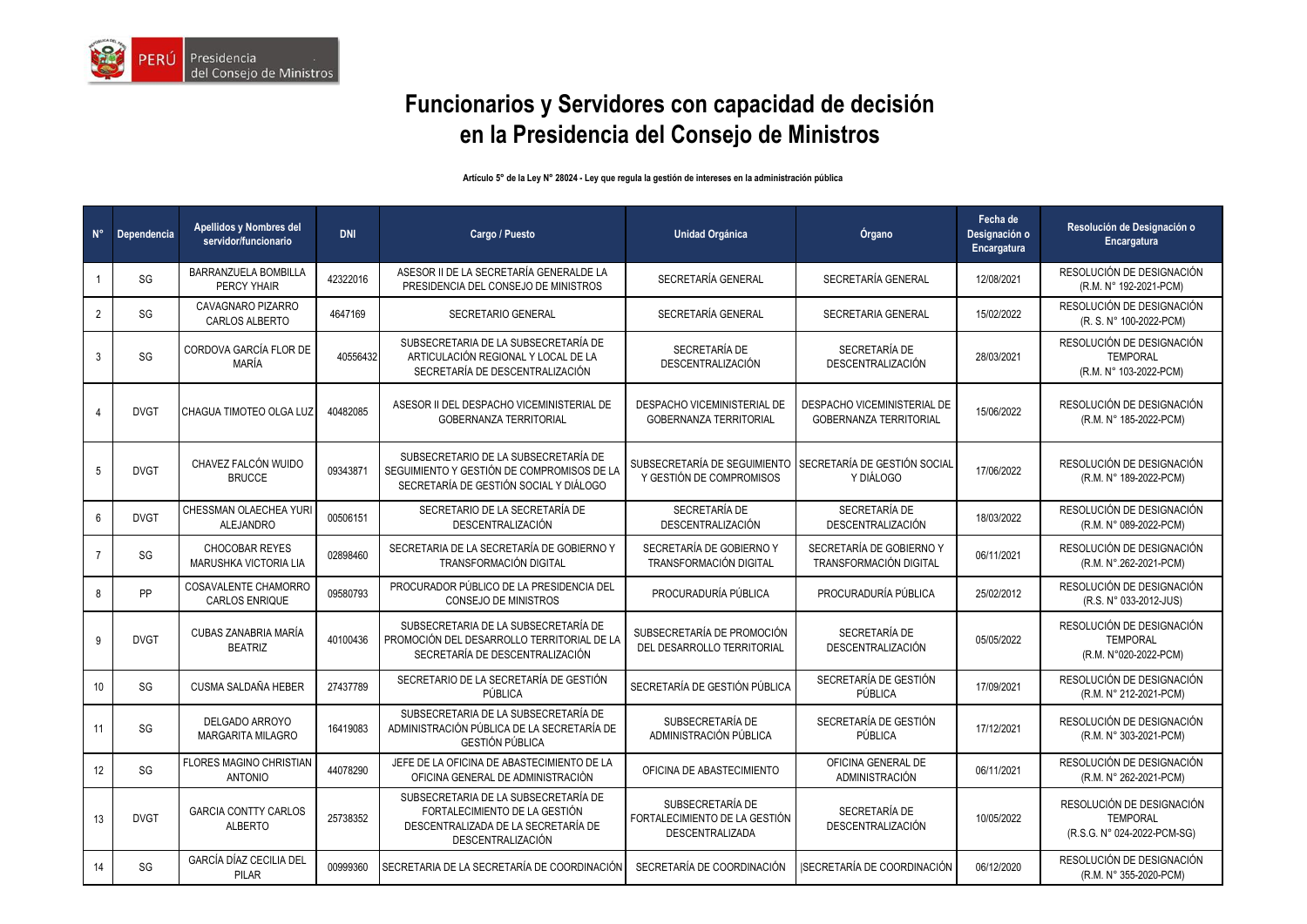| $N^{\circ}$ | Dependencia | Apellidos y Nombres del<br>servidor/funcionario     | <b>DNI</b> | Cargo / Puesto                                                                                                                                                      | <b>Unidad Orgánica</b>                                                             | Órgano                                                       | Fecha de<br>Designación o<br>Encargatura | Resolución de Designación o<br><b>Encargatura</b>                        |
|-------------|-------------|-----------------------------------------------------|------------|---------------------------------------------------------------------------------------------------------------------------------------------------------------------|------------------------------------------------------------------------------------|--------------------------------------------------------------|------------------------------------------|--------------------------------------------------------------------------|
| 15          | SG          | <b>GARCIA SABROSO RICHARD</b><br><b>EDUARDO</b>     | 18166062   | DIRECTOR DE LA OFICINA GENERAL DE ASESORIA<br><b>JURIDICA</b>                                                                                                       | OFICINA GENERAL DE ASESORÍA<br><b>JURÍDICA</b>                                     | OFICINA GENERAL DE ASESORÍA<br><b>JURÍDICA</b>               | 14/08/2020                               | RESOLUCIÓN DE DESIGNACIÓN<br>(R.M. N° 209-2020-PCM)                      |
| 16          | DM          | <b>GONZALES ANGULO</b><br><b>MAURICIO LUIS</b>      | 09641513   | ASESOR II DEL DESPACHO DE LA PRESIDENCIA DEL<br>CONSEJO DE MINISTROS                                                                                                | DESPACHO DE LA PRESIDENCIA<br>DEL CONSEJO DE MINISTROS                             | DESPACHO DE LA PRESIDENCIA<br>DEL CONSEJO DE MINISTROS       | 28/06/2021                               | RESOLUCIÓN DE DESIGNACIÓN<br>(R.M. N° 134-2021-PCM)                      |
| 17          | SG          | <b>GOTELLI MELENDEZ</b><br><b>FIORELLA MERCEDES</b> | 40465276   | JEFA DE LA OFICINA DE RECURSOS HUMANOS DE L<br>OFICINA GENERAL DE ADMINISTRACIÓN                                                                                    | OFICINA DE RECURSOS HUMANOS                                                        | OFICINA GENERAL DE<br>ADMINISTRACIÓN                         | 11/05/2022                               | RESOLUCIÓN DE DESIGNACIÓN<br>(R.M. N° 147-2022-PCM)                      |
| 18          | <b>DVGT</b> | <b>INJOQUE RONCEROS</b><br><b>FREDDY MIGUEL</b>     | 08242786   | SUBSECRETARIO DE LA SUBSECRETARÍA DE<br>INFORMACIÓN Y ANÁLISIS TERRITORIAL DE LA<br>SECRETARÍA DE DEMARCACIÓN Y ORGANIZACIÓN<br><b>TERRITORIAL</b>                  | SUBSECRETARÍA DE INFORMACIÓN SECRETARÍA DE DEMARCACIÓN Y<br>Y ANÁLISIS TERRITORIAL | ORGANIZACIÓN TERRITORIAL                                     | 06/11/2021                               | RESOLUCIÓN DE DESIGNACIÓN<br>(R.M. N° 262-2021-PCM)                      |
| 19          | SG          | <b>LACA RAMOS ITALO</b><br><b>ALBERTO</b>           | 18198039   | JEFE DE LA OFICINA DE INTEGRIDAD INSTITUCIONAL<br>DE LA SECRETARIA ADMINISTRATIVA                                                                                   | OFICINA DE INTEGRIDAD<br><b>INSTITUCIONAL</b>                                      | SECRETARIA DE ADMINISTRATIVA                                 | 08/11/2021                               | RESOLUCIÓN DE DESIGNACIÓN<br><b>TEMPORAL</b><br>(R.M. N° 263-2021-PCM)   |
| 20          | SG          | LACA RAMOS ITALO<br><b>ALBERTO</b>                  | 18198039   | SECRETARIO DE LA SECRETARÍA DE INTEGRIDAD<br>PÚBLICA                                                                                                                | SECRETARÍA DE INTEGRIDAD<br>PÚBLICA                                                | SECRETARÍA DE INTEGRIDAD<br>PÚBLICA                          | 17/06/2022                               | RESOLUCIÓN DE DESIGNACIÓN<br><b>TEMPORAL</b><br>(R.S.G. N° 033-2021-PCM) |
| 21          | DM          | <b>LARREA SANCHEZ MANUEL</b><br><b>EDUARDO</b>      | 09540628   | JEFE DE GABINETE DE ASESORES DE LA<br>PRESIDENCIA DEL CONSEJO DE MINISTROS                                                                                          | DESPACHO DE LA PRESIDENCIA<br>DEL CONSEJO DE MINISTROS                             | DESPACHO DE LA PRESIDENCIA<br>DEL CONSEJO DE MINISTROS       | 15/02/2022                               | RESOLUCIÓN DE DESIGNACIÓN<br>(R.M. N° 043-2022-PCM)                      |
| 22          | SG          | LEON NIETO PEDRO<br><b>HUMBERTO</b>                 | 09440062   | DIRECTOR DE LA OFICINA GENERAL DE<br>ADMINISTRACIÓN                                                                                                                 | OFICINA GENERAL DE<br><b>ADMINISTRACIÓN</b>                                        | OFICINA GENERAL DE<br><b>ADMINISTRACIÓN</b>                  | 16/03/2022                               | RESOLUCIÓN DE DESIGNACIÓN<br>(R.M. N° 086-2022-PCM)                      |
| 23          | DM          | LLANOS HUERTA EDGAR<br><b>ROBERTO</b>               | 44946852   | ASESOR II DEL DESPACHO MINISTERIAL DE LA<br>PRESIDENCIA DEL CONSEJO DE MINISTROS                                                                                    | DESPACHO DE LA PRESIDENCIA<br>DEL CONSEJO DE MINISTROS                             | DESPACHO DE LA PRESIDENCIA<br>DEL CONSEJO DE MINISTROS       | 10/05/2022                               | RESOLUCIÓN DE DESIGNACIÓN<br>(R.M. N° 143-2022-PCM)                      |
| 24          | SG          | LLONA ROSA MARIANA                                  | 07251175   | SUBSECRETARIA DE LA SUBSECRETARÍA DE<br>CALIDAD DE SERVICIOS DE LA SECRETARÍA DE<br><b>GESTIÓN PÚBLICA</b>                                                          | SUBSECRETARÍA DE CALIDAD DE<br><b>SERVICIOS</b>                                    | SECRETARÍA DE GESTIÓN<br>PÚBLICA                             | 01/12/2021                               | RESOLUCIÓN DE DESIGNACIÓN<br>(R.M. N°295-2021-PCM)                       |
| 25          | <b>DVGT</b> | MEZA DEXTRE CARLOS<br>JESÚS                         | 09448681   | SUBSECRETARIO DE LA SUBSECRETARÍA DE<br>ASUNTOS TÉCNICOS DE DEMARCACIÓN Y<br>ORGANIZACIÓN TERRITORIAL DE LA SECRETARÍA DE<br>DEMARCACIÓN Y ORGANIZACIÓN TERRITORIAL | SUBSECRETARÍA DE ASUNTOS<br>TÉCNICOS DE DEMARCACIÓN Y<br>ORGANIZACIÓN TERRITORIAL  | SECRETARÍA DE DEMARCACIÓN Y<br>ORGANIZACIÓN TERRITORIAL      | 26/12/2020                               | RESOLUCIÓN DE DESIGNACIÓN<br>(R.M. N° 385-2020-PCM)                      |
| 26          | SG          | MONTOYA MESTANZA<br>SEGUNDO DEMETRIO                | 17970577   | DIRECTOR DE LA OFICINA GENERAL DE<br>PLANEAMIENTO Y PRESUPUESTO                                                                                                     | OFICINA GENERAL DE<br>PLANEAMIENTO Y PRESUPUESTO                                   | OFICINA GENERAL DE<br>PLANEAMIENTO Y PRESUPUESTO             | 16/05/2022                               | RESOLUCIÓN DE DESIGNACIÓN<br>(R.M. N° 152-2022-PCM)                      |
| 27          | <b>DVGT</b> | MURO VENTURA JOSÉ<br><b>ALBERTO</b>                 | 16460912   | SECRETARIO DE LA SECRETARÍA DE GESTIÓN<br>SOCIAL Y DIÁLOGO                                                                                                          | SECRETARÍA DE GESTIÓN SOCIAL Y<br><b>DIÁLOGO</b>                                   | SECRETARÍA DE GESTIÓN SOCIAL<br>Y DIÁLOGO                    | 31/03/2022                               | RESOLUCIÓN DE DESIGNACIÓN<br>(R.M. N° 110-2022-PCM)                      |
| 28          | SG          | PACHECO NAVARRO JUAN<br><b>DAGOBERTO</b>            | 08158752   | JEFE DE LA OFICINA DE CONTABILIDAD Y TESOSERÍA<br>DE LA OFICINA GENERAL DE ADMINISTRACIÓN                                                                           | OFICINA DE CONTABILIDAD Y<br>TESOSERÍA                                             | OFICINA GENERAL DE<br>ADMINISTRACIÓN                         | 06/11/2021                               | RESOLUCIÓN DE DESIGNACIÓN<br>(R.M. N° 262-2021-PCM)                      |
| 29          | <b>PP</b>   | PASTOR REYES WALTER<br><b>ORLANDO</b>               | 10158562   | PROCURADOR PÚBLICO ADJUNTO DE LA<br>PRESIDENCIA DEL CONSEJO DE MINISTROS                                                                                            | PROCURADURÍA PÚBLICA                                                               | PROCURADURÍA PÚBLICA                                         | 18/07/2019                               | RESOLUCIÓN DE DESIGNACIÓN<br>(R.S. N° 159-2019-JUS)                      |
| 30          | SG          | PEÑA NIÑO MIRIAM ISABEL                             | 02862903   | SUBSECRETARIA DE LA SUBSECRETARIA DE<br>SIMPLIFICACIÓN Y ANÁLISIS REGULATORIO                                                                                       | SUBSECRETARIA DE<br>SIMPLIFICACIÓN Y ANÁLISIS<br>REGULATORIO                       | SECRETARÍA DE GESTIÓN<br>PÚBLICA                             | 06/08/2020                               | RESOLUCIÓN DE DESIGNACIÓN<br>(R.M. N° 187-2020-PCM)                      |
| 31          | SG          | PUELLES CARDENAS<br><b>HERNAN MARCELO</b>           | 42747785   | JEFE DE LA OFICINA DE PRENSA E IMAGEN<br><b>INSTITUCIONAL</b>                                                                                                       | OFICINA DE PRENSA E IMAGEN<br><b>INSTITUCIONAL</b>                                 | OFICINA DE PRENSA E IMAGEN<br><b>INSTITUCIONAL</b>           | 25/05/2022                               | RESOLUCIÓN DE DESIGNACIÓN<br>(R.M. N° 162-2022-PCM-SG)                   |
| 32          | <b>DVGT</b> | QUISPE ARONES JESUS<br>OSWALDO                      | 09439873   | VICEMINISTRO DE GOBERNANZA TERRITORIAL                                                                                                                              | DESPACHO VICEMINISTERIAL DE<br><b>GOBERNANZA TERRITORIAL</b>                       | DESPACHO VICEMINISTERIAL DE<br><b>GOBERNANZA TERRITORIAL</b> | 15/02/2022                               | RESOLUCIÓN DE DESIGNACIÓN<br>(R.S. N° 102-2022-PCM)                      |